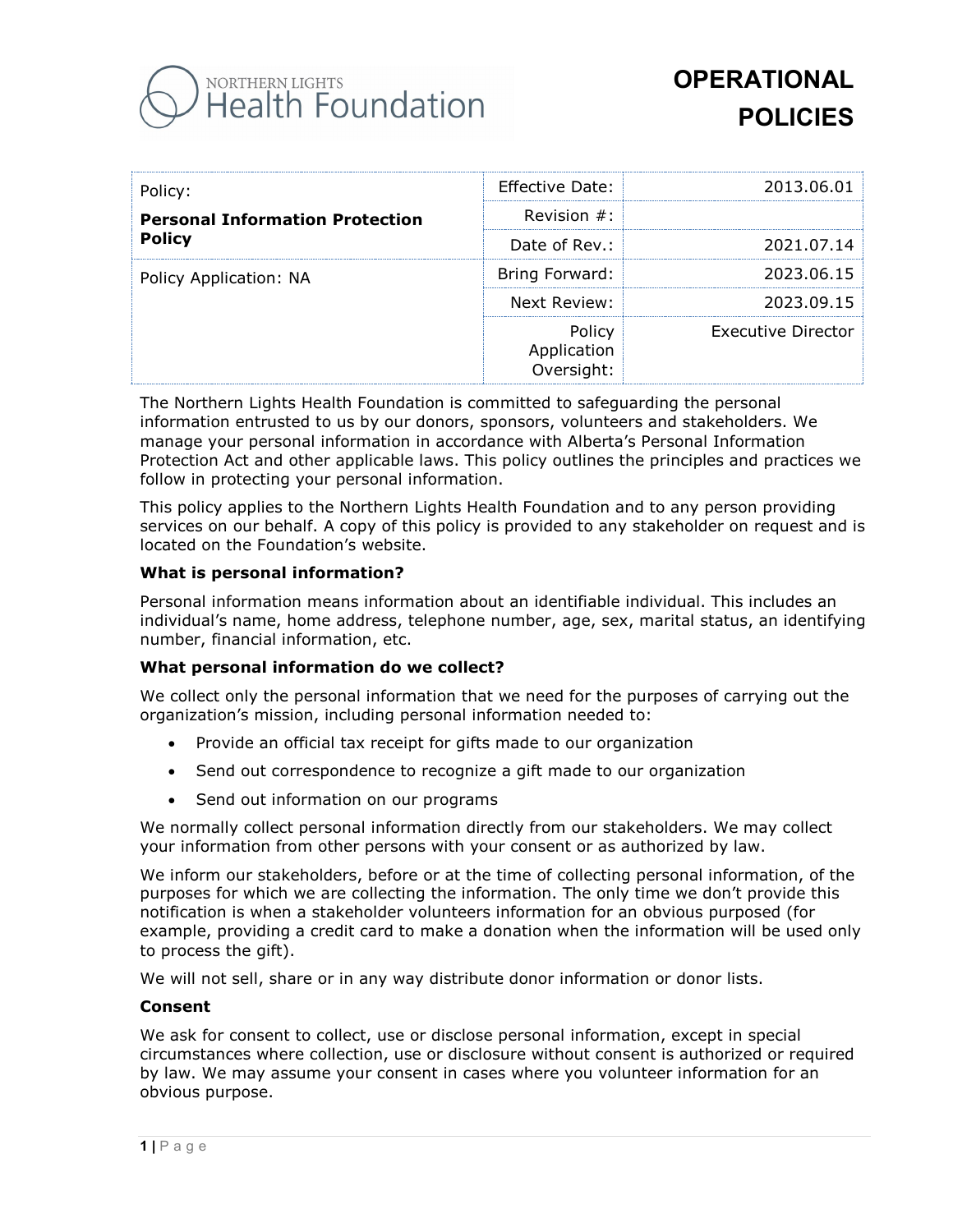

We assume your consent to continue to use and, where applicable, disclose personal information that we have already collected, for the purpose of which the information was collected.

We ask for your express consent for some purposes and may not be able to provide certain services if you are unwilling to provide consent to the collection, use or disclosure of certain personal information. Where express consent is needed, we will normally ask stakeholders to provide their consent orally (in person, by telephone), or in writing (by signing a consent form).

We may collect, use or disclose personal information without consent only as authorized by law. For example, we may not request consent when the collection, use or disclosure is to determine suitability for an honour or award, or in an emergency that threatens life, health or safety.

#### **How do we use and disclose personal information?**

We use and disclose personal information only for the purposes, for which the information was collected, except as authorized by law. For example, we may use contact information to deliver an official tax receipt.

If we wish to use or disclose your personal information for any new business purpose, we will ask for your consent. We may not seek consent if the law allows this (e.g. the law allows organizations to use personal information without consent for the purpose of collecting a debt).

We will not sell, share or in any way distribute donor information or donor lists.

## **What is personal employee information?**

Personal employee information is personal information about an employee or volunteer which is collected, used or disclosed solely for the purposes of establishing, managing or terminating and employment relationship or a volunteer work relationship. Personal employee information may, in some circumstances, include a Social Insurance Number, a performance review, etc.

We can collect, use and disclose your personal employee information without your consent only for the purposes of establishing, managing or ending the employment or volunteer relationship. We will provide current employees and volunteers with prior notice about what information we collect, use or disclose and our purpose for doing so.

What personal employee information do we collect, use and disclose?

We collect, use and disclose personal employee information to meet the following purposes:

- Determining eligibility for employment or volunteer work, including verifying qualifications and references
- Establishing training and development requirements
- Assessing performance and managing performance issues if they arise
- Administering pay and benefits (paid employees only)
- Processing employee work-related claims (e.g. benefits, workers' compensation, insurance claims) (paid employees only)
- Complying with requirements of funding bodies (e.g grants)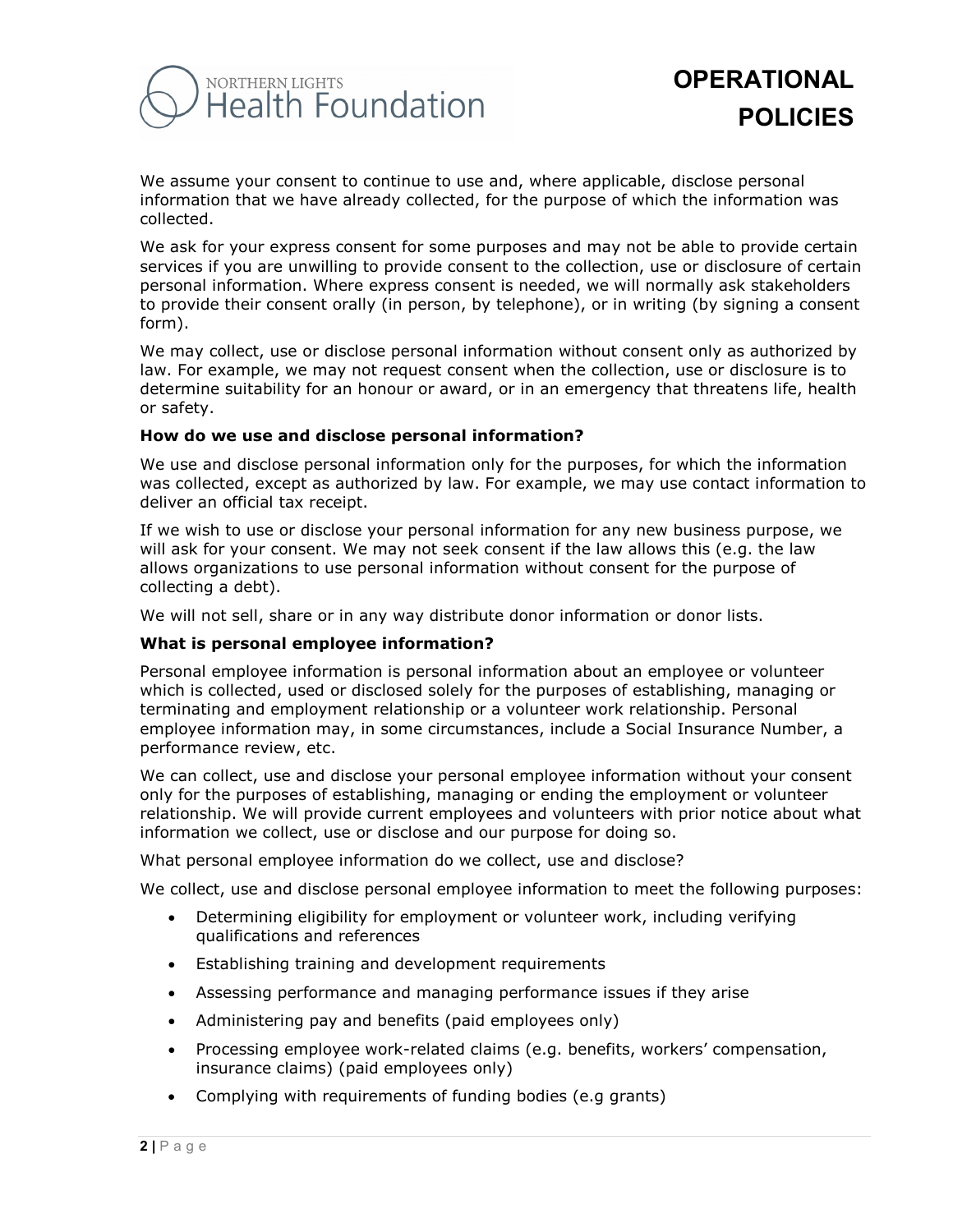

• Complying with applicable laws (e.g. Canada Income Tax Act, Alberta Employment Standards Code)

We only collect, use and disclose the amount and type of personal employee information that is reasonable to meet the above purposes. The following is a list of personal employee information that we may collect, use and disclose to meet those purposes.

- Contact information such as your name, home address, telephone number
- Criminal background checks
- Employment or volunteer information such as your resume (including educational background, work history and references), reference information and interview notes, letters of offer and acceptance of employment, background verification information, workplace performance evaluations, emergency contacts, etc.
- Benefit information such as forms relating to applications of changes to health and insurance benefits including medical and dental care, life insurance, short and long term disability, etc. (paid employees only)
- Financial information, such as pay cheque deposit information and tax-related information, including Social Insurance Numbers (paid employees only)
- Other personal information required for the purposes of our employment or volunteer relationship

We will inform our employees and volunteers of any new purpose for which we will collect, use or disclose personal employee information, or we will obtain your consent, before or at the time the information is collected.

# **What information do we provide for employment/volunteer references?**

In some cases, after your employment or volunteer relationship with us ends, we will be contacted by other organizations and asked to provide a reference for you. It is our policy not to disclose personal information about our employee and volunteers to other organizations who request references without consent. The personal information we normally provide is a reference includes:

- Confirmation that an individual was an employee or volunteer, including the position, and date range of employment or volunteering
- General information about an individual's job duties and information about the employee or volunteer's ability to perform job duties and success in the employment or volunteer relationship

## **How do we safeguard personal information?**

We make every reasonable effort to ensure that personal information is accurate and complete. We rely on individuals to notify us if there is a change to their personal information that may affect their relationship with our organization. If you are aware of an error in our information about you, please let us know and we will correct it on request wherever possible. In some cases, we may ask for a written consent for correction.

We protect personal information in a manner appropriate for the sensitivity of the information. We make every reasonable effort to prevent any loss, misuse, disclosure or